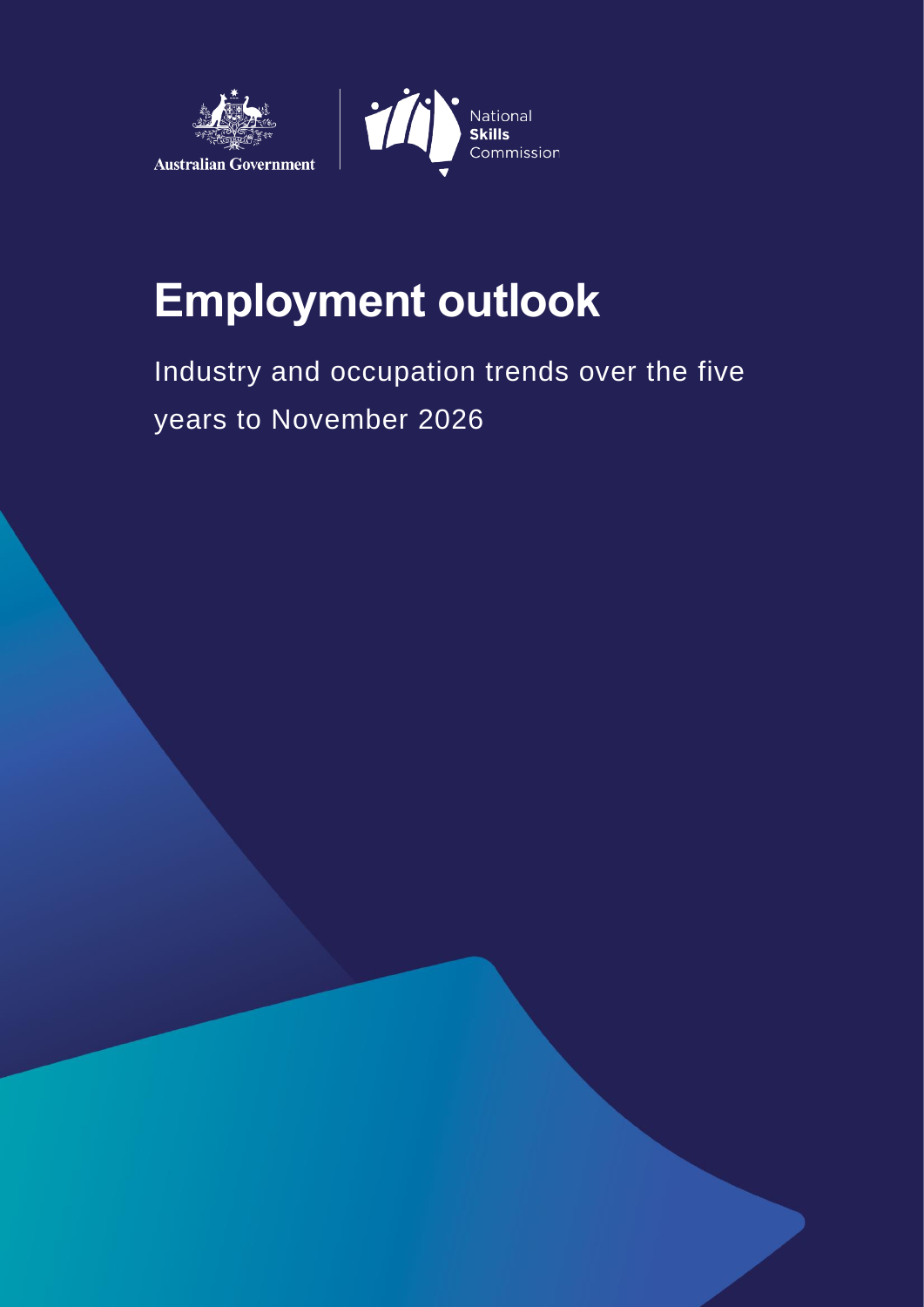

With the exception of the Commonwealth Coat of Arms, the Department's logo, any material protected by a trade mark and where otherwise noted all material presented in this document is provided under a [Creative Commons Attribution 4.0 Australia](https://creativecommons.org/licenses/by/4.0/) licence. The details of the relevant licence conditions are available on the Creative Commons website (accessible using the links provided) as is the full legal code for the CC BY 4.0 AU [licence.](https://creativecommons.org/licenses/by/4.0/legalcode)

The document must be attributed as the *Employment Outlook (five years to November 2026), National Skills Commission.*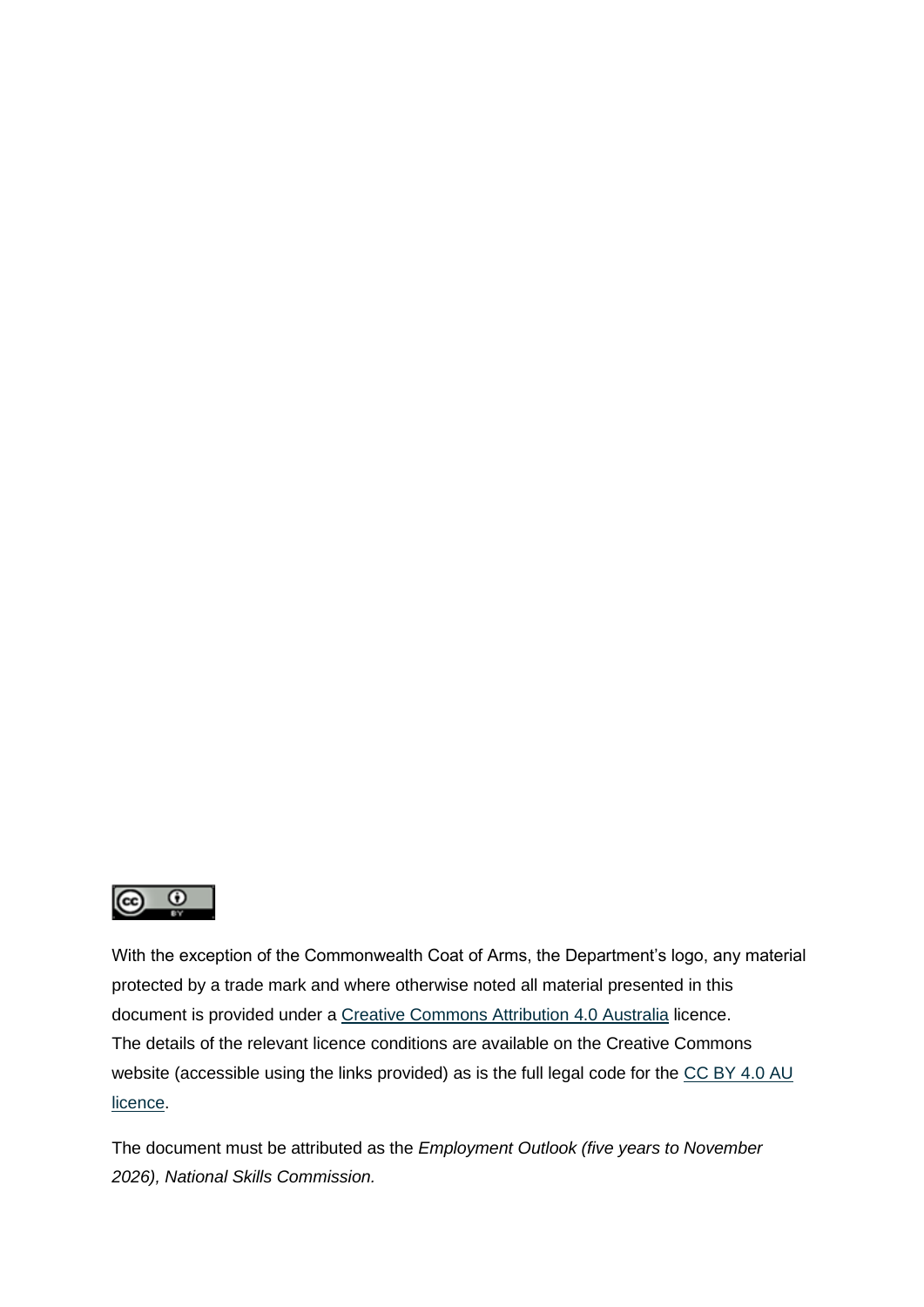#### **Setting the scene**

The employment projections presented in this paper give insights into the changes and challenges the Australian labour market faces over the medium term as it continues to recover from the impacts of the COVID-19 pandemic. As with all such exercises, these employment projections are subject to an inherent degree of uncertainty, which has been exacerbated recently by the significant and rapid impact that outbreaks of COVID-19 can have on the labour market, particularly given the uneven nature of these impacts across industries and occupations and how employment has subsequently recovered.

These employment projections are based on forecast and projected total employment growth rates published in the 2021−22 Mid-Year Economic and Fiscal Outlook (MYEFO) and implicitly follow the assumptions made in that publication.

The employment projections provide data and insights about the likely trajectory of employment in sectors and occupations in the labour market. The data help employers, job seekers and policy makers understand where the job opportunities are likely to be in the future to make informed planning decisions. That said, they also cannot fully predict the impacts of events – including any private sector or public policy interventions – over the coming years which may affect industries<sup>1</sup> and employment more generally.

The Employment Outlook to November 2026 is based on employment projections produced by the National Skills Commission for the period November 2021 to November 2026. The report outlines the employment outlook across industries, occupations and skill levels.

### **Recent employment growth**

Over the five years to February 2022 (latest available data at time of publication), employment increased by 1,322,000 (or 11.0 per cent), or 2.1 per cent per annum, above the rate of growth recorded over the last decade (of 1.7 per cent). Despite the impact of the Delta and Omicron outbreaks of COVID-19, in seasonally adjusted terms, employment

<sup>1</sup> It is also important to note that industries are dynamic and interrelated. Therefore, they are not always perfectly represented by the ANZSIC structure utilised in these projections.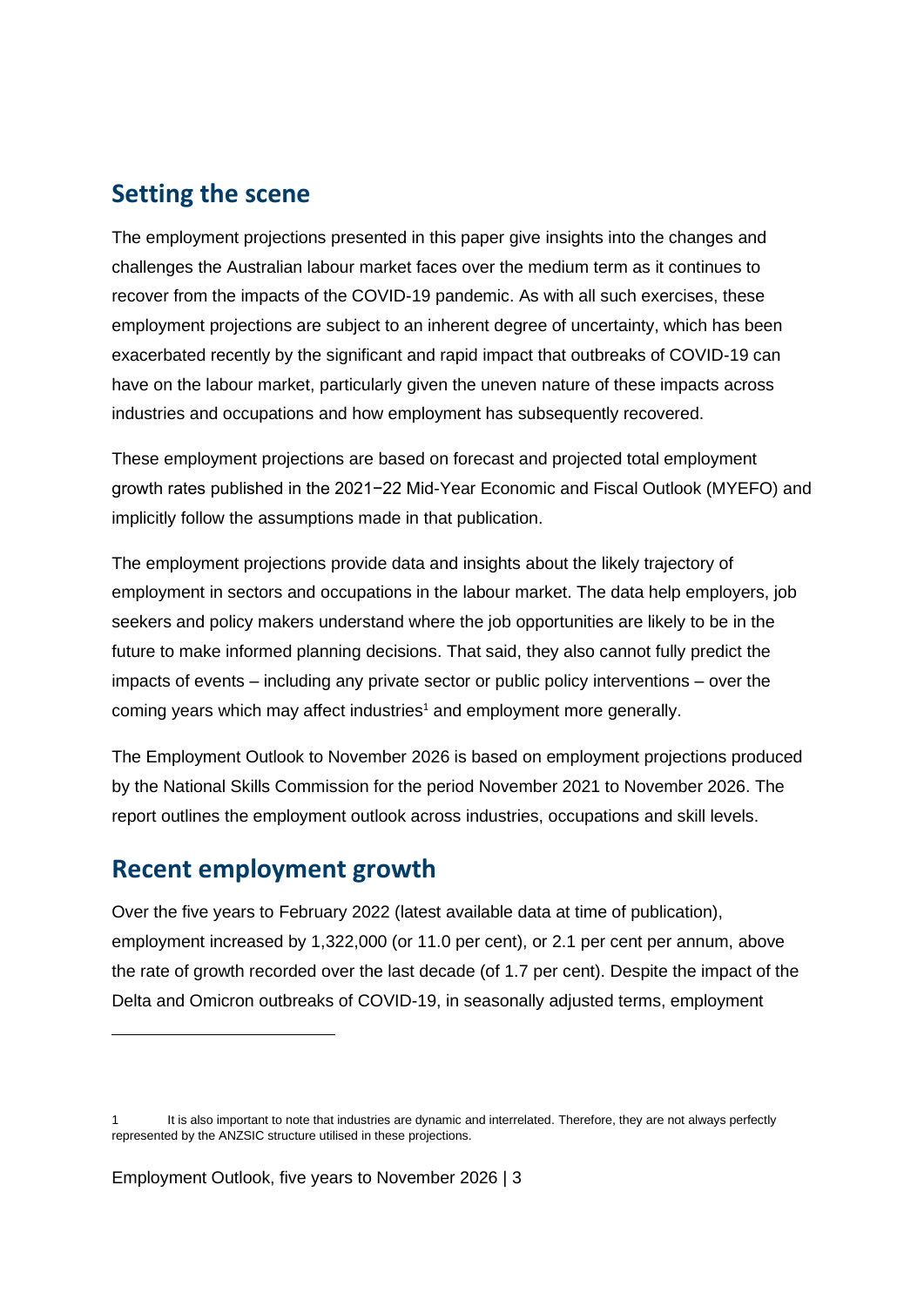growth has risen strongly over the last year (up by 3.0 per cent or 395,400) to stand at a record high of 13,372,000 in February 2022.

• As a result of the Delta outbreak of COVID-19 and associated restrictions, employment fell by 346,200 between July and October 2021. This was followed by the largest monthly increase in employment ever recorded in November 2021, of 372,500, highlighting the ability for the broader labour market to quickly bounce back from any downturns as a result of COVID-19.

A number of services industries made large contributions to employment growth over the five years to November 2021 (latest available industry employment data), led by the Health Care and Social Assistance industry (up by 350,100 or 22.6 per cent), followed by Professional, Scientific and Technical Services (209,000 or 20.5 per cent), Public Administration and Safety (153,100 or 19.9 per cent) and Education and Training (133,300 or 13.6 per cent). By contrast, the largest falls in employment were in the Manufacturing (down by 107,800 or 11.1 per cent)<sup>2</sup>, Information Media and Telecommunications (down by 23,800 or 11.0 per cent) and Accommodation and Food Services (down by 4,300 or 0.5 per cent) industries.

# **Looking ahead over the coming five years**

The National Skills Commission's (NSC's) five year employment projections to November 2026 used in this analysis are based on forecast and projected total employment growth rates published in the 2021−22 MYEFO and Labour Force Survey employment data to November 2021. Based on these data, Figure 1 shows that total employment is projected to increase by 1,176,200 (or 9.1 per cent) over the five years to November 2026. It is important to note that strong recent employment growth is already contributing to this projected increase.

<sup>2</sup> Please note that considerable volatility has been evident in the recent seasonally adjusted Manufacturing employment estimates from the ABS Labour Force Survey. Indeed, a separate ABS publication, the Labour Account, estimates that the number of Manufacturing jobs in Australia fell by a much less severe 1.2 per cent over the five years to the September quarter 2021.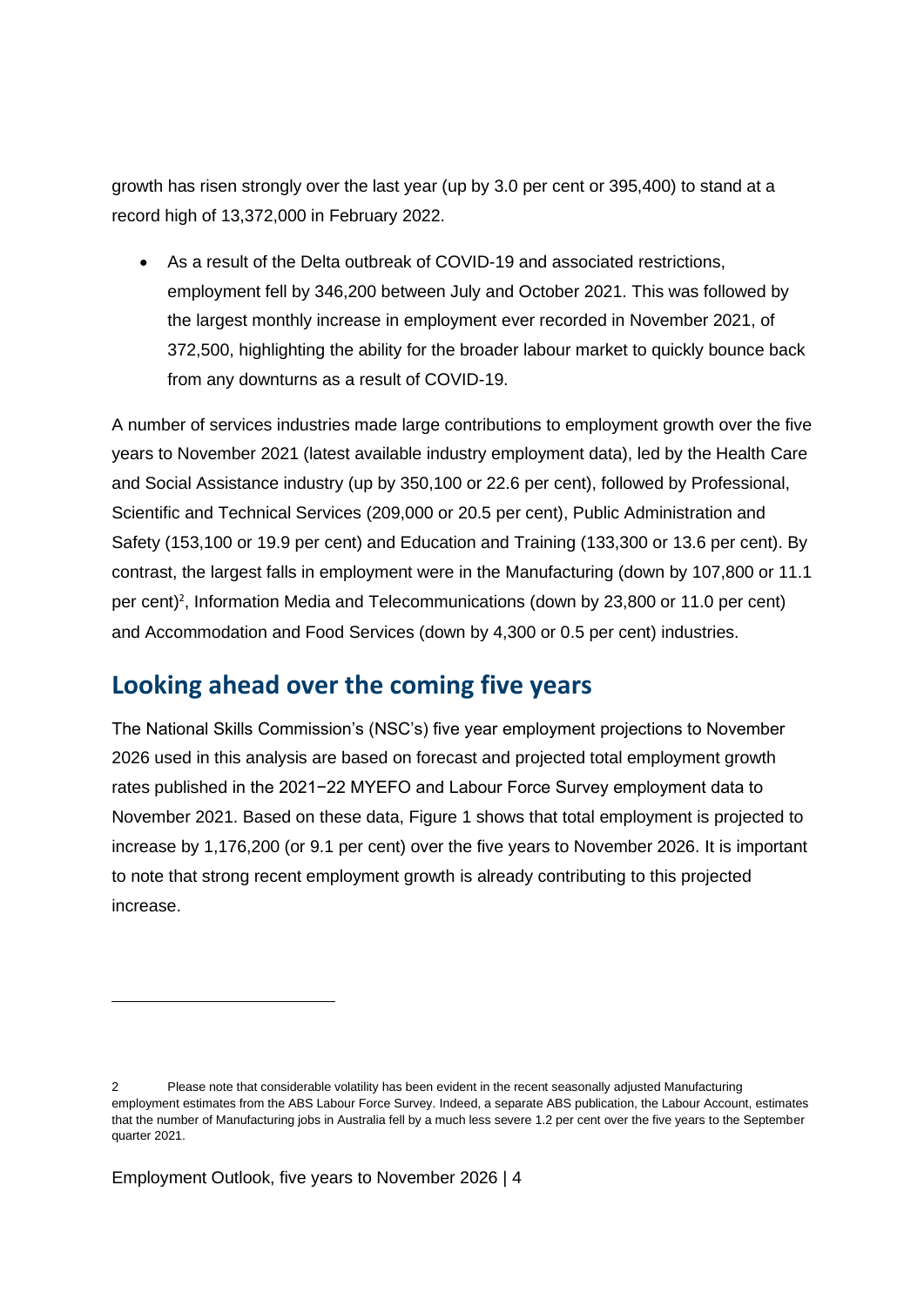It is forecast that over the long term, pre-COVID-19 trends will continue to reassert themselves as the main drivers of employment growth, with a continued shift towards services-based industries and skilled occupations.



**Figure 1: Employment level, past and projected growth to November 2026, Australia ('000s)**

Source: ABS, Labour Force, Australia, seasonally adjusted, and NSC Employment Projections, five years to November 2026

Considerable uncertainty, however, surrounds the short to medium term outlook for the labour market. For instance, any further outbreaks of COVID-19 could impact the Australian labour market. In addition, the current global environment is adding significant uncertainty, with ongoing supply chain pressures and potential economic fallout from the Russian invasion of Ukraine as just two examples.

### **Jobs and skills on the increase**

Employment is projected to increase across all eight of the broad occupational groups and all five skill levels over the five years to November 2026 (Figure 2). Very strong employment growth is projected to continue for **Professionals** (up by 494,200 or 14.7 per cent) and **Community and Personal Service Workers** (up by 188,900 or 13.5 per cent), consistent with strong projected growth in the service industries that are closely associated with these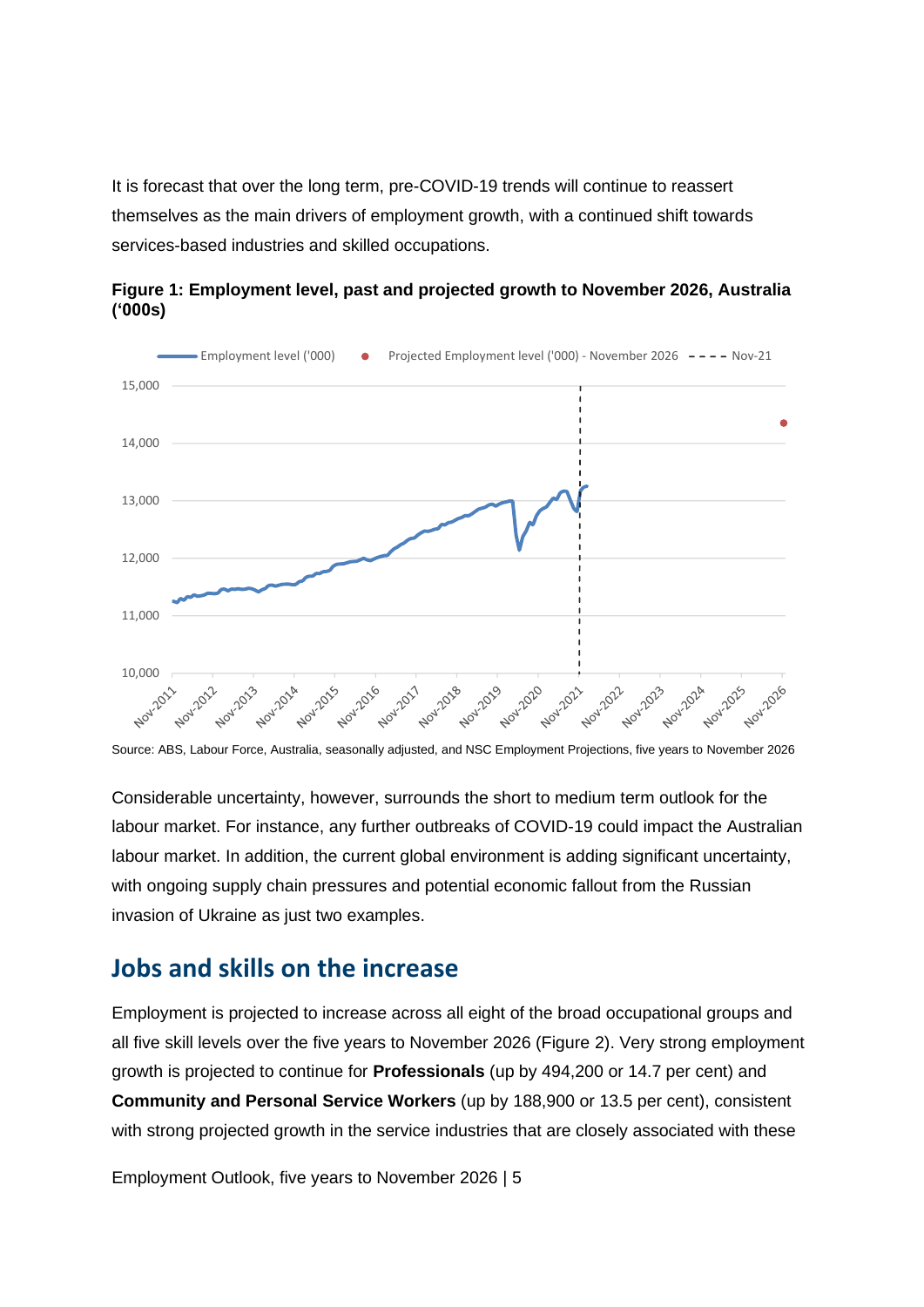occupational groups. Together, these two occupational groups are expected to account for 58.1 per cent of the total growth in employment over the next five years.

While **Managers** are projected to grow by 163,700 (or 9.2 per cent), employment is expected to be largely in line with average employment growth (the average projected employment growth rate being 9.1 per cent). Below average employment growth is projected for all five of the remaining occupation groups. **Technicians and Trades Workers** (up by 108,600 or 6.1 per cent) is expected to record the largest increase in employment of these five occupation groups, followed by **Labourers** (77,800 or 6.9 per cent), **Clerical and Administrative Workers** (up by 66,600 or 3.9 per cent) and **Machinery Operators and Drivers** (39,700 or 4.7 per cent). The lowest level and rate of employment growth is projected for **Sales Workers** (36,700 or 3.3 per cent).

#### **Figure 2: Projected employment growth to November 2026 ('000s), by major occupational group and skill level***<sup>3</sup>*



<sup>3</sup> The Australian Bureau of Statistics (ABS) classifies occupations according to five skill levels commensurate with the following qualification(s) or where relevant work experience with training may be a substitute for formal qualifications: Skill level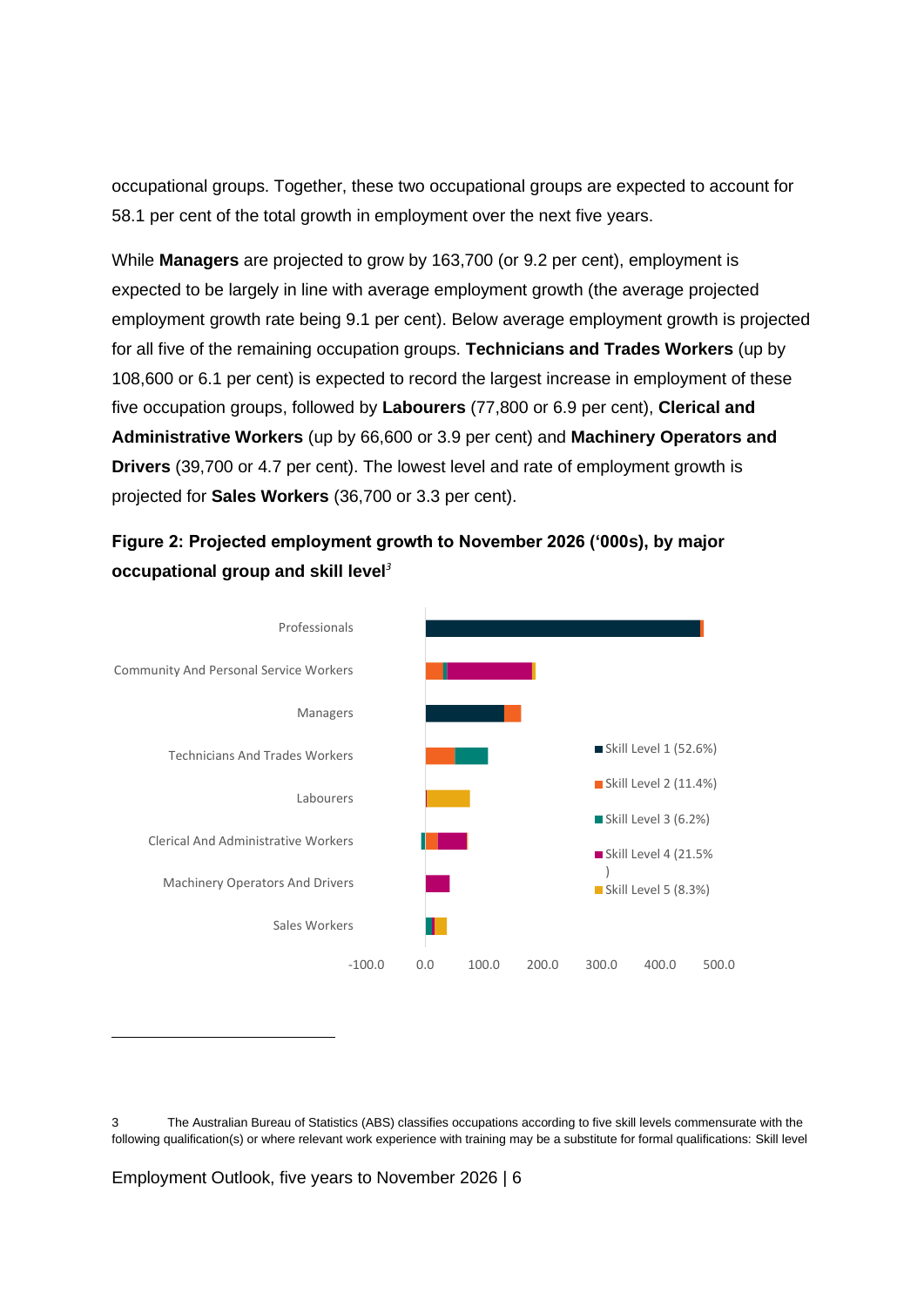More than nine-in-ten new jobs are projected to require post-school qualifications, reflecting the importance of tertiary education and skills development beyond secondary school.

As shown in Figure 2, projected employment growth in **Skill Level 1 occupations** (up by 618,400 or 13.5 per cent) alone accounts for over half (52.6 per cent) of the projected total employment growth over the five years to November 2026. While all Skill Level 1 occupations fall within the Managers and Professionals occupation groups, over three quarters (77.7 per cent) of employment growth in Skill Level 1 occupations is delivered by the Professionals occupation group.

• Over the five years to November 2026, employment in STEM occupations – using science, technology, engineering and maths – is projected to grow by 14.2 per cent. This is well above the all occupations average (of 9.1 per cent) and around twice as fast as non-STEM occupations (7.4 per cent).

The importance of Vocational Education and Training is also evident, with projected employment growth for **Skill Level 4 occupations** (up by 252,600 or 8.0 per cent) making the second largest contribution to total employment growth. Skill Level 4 occupations are found in all broad occupation groups except Managers, Professionals and Technicians and Trades Workers. The Community and Personal Service Workers occupation group makes up the majority (59.4 per cent) of projected employment growth in Skill Level 4 occupations, while projected employment growth is moderated marginally by declines in Sales Workers.

The weakest employment growth is projected for **Skill Level 3 occupations** (up by 73,200 or 3.8 per cent). Employment growth here is moderated by projected employment declines in Clerical and Administrative Workers, resulting in negative contributions from this occupation group.

<sup>1:</sup> Bachelor degree or higher qualification; Skill level 2: Advanced Diploma or Diploma; Skill level 3: Certificate IV or Certificate III with at least two years on-the-job training; Skill level 4: Certificate II or III; Skill level 5: Certificate I or secondary education.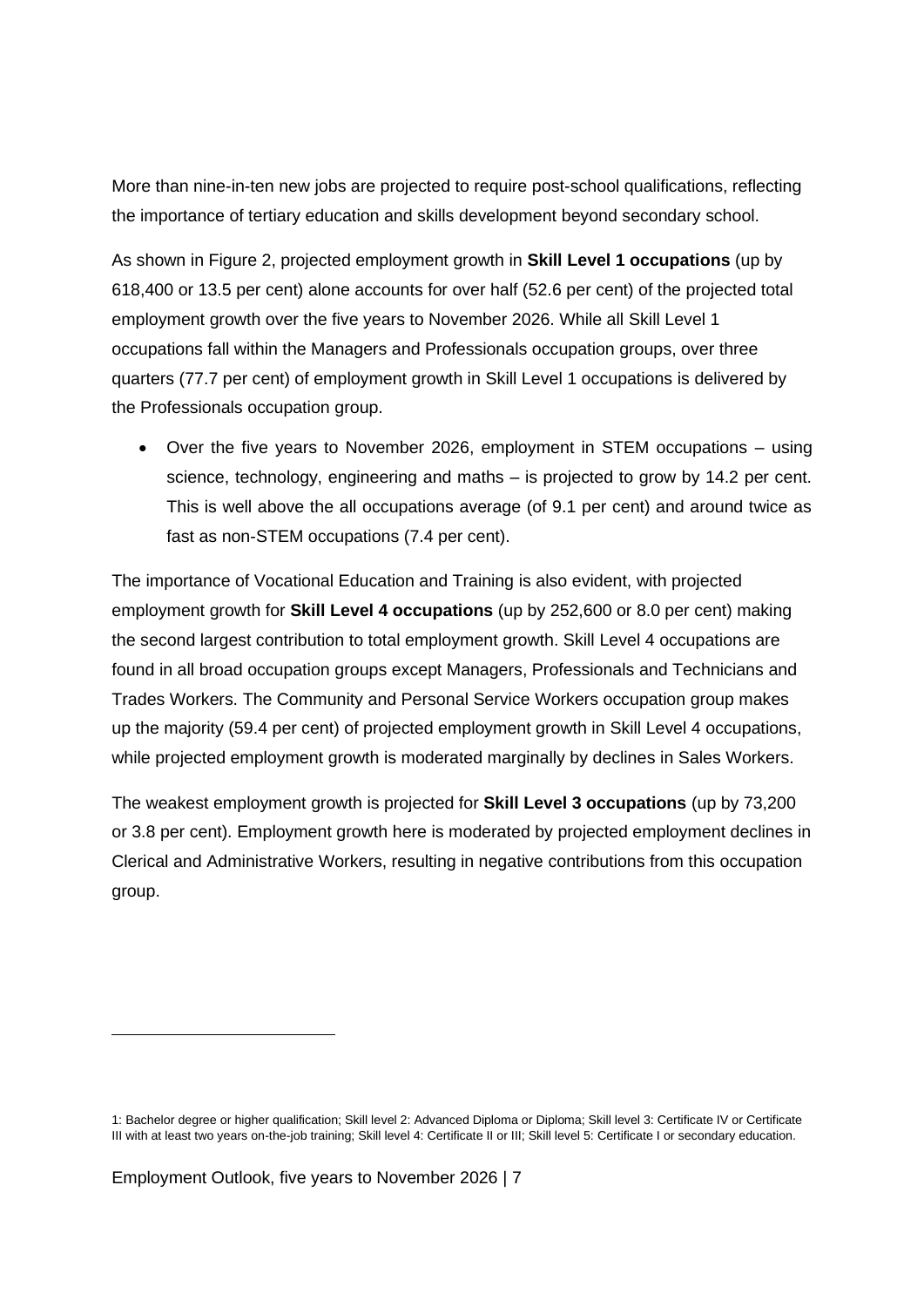### **Where the job opportunities will be**

At the more detailed occupation level, employment is projected to grow in 291 out of 358 occupations over the five years to November 2026, with employment projected to exceed pre-COVID-19 levels for 212 occupations.<sup>4</sup>

The importance of the 4 Cs (Care, Computing, Cognitive ability and Communication), outlined as some of the key skill needs of the future in the NSC's report *State of Australia's Skills 2021: now and into the future,* are evident in the occupational projections. For instance, the care sector occupations Aged and Disabled Carers (up by 74,900 or 28.0 per cent) and Registered Nurses (up by 40,400 or 13.9 per cent) are expected to record the largest and fourth largest increases in employment over the five years to November 2026, driven by Australia's ageing population and the strong employment growth projected for the Health Care and Social Assistance industry.

Further, the importance of computing and cognitive skills is evident in the strong employment increases projected for Software and Application Programmers (up by 42,200 or 27.0 per cent), Database and Systems Administrators, and ICT Security Specialists (up by 29,100 or 38.9 per cent) and Management and Organisation Analysts (up by 28,200 or 32.2 per cent). All three of these occupations are among the six occupations with the largest projected increase in employment over the five years to November 2026.

Indeed, the continued strength in demand for the services of qualified and highly educated workers, as the Australian economy continues to transition towards more services-based industries, is also reflected in the strong employment growth projected for Solicitors (up by 20,400 or 21.0 per cent) and Human Resource Managers (up by 19,300 or 16.3 per cent).

<sup>4</sup> It is important to note that the employment projections are a point forecast for November 2026 and provide no data for employment in the intervening five-year period. In addition, the seasonally adjusted estimates at the four-digit occupation level exhibit considerable volatility. As a result, there are instances where the November 2021 (base) seasonally adjusted employment figure is an outlier and a significant deviation above or below the long-term trend. In these situations, accurately forecasting the rate of employment growth has been prioritised over accounting for this disparity between the base level and long-term trend.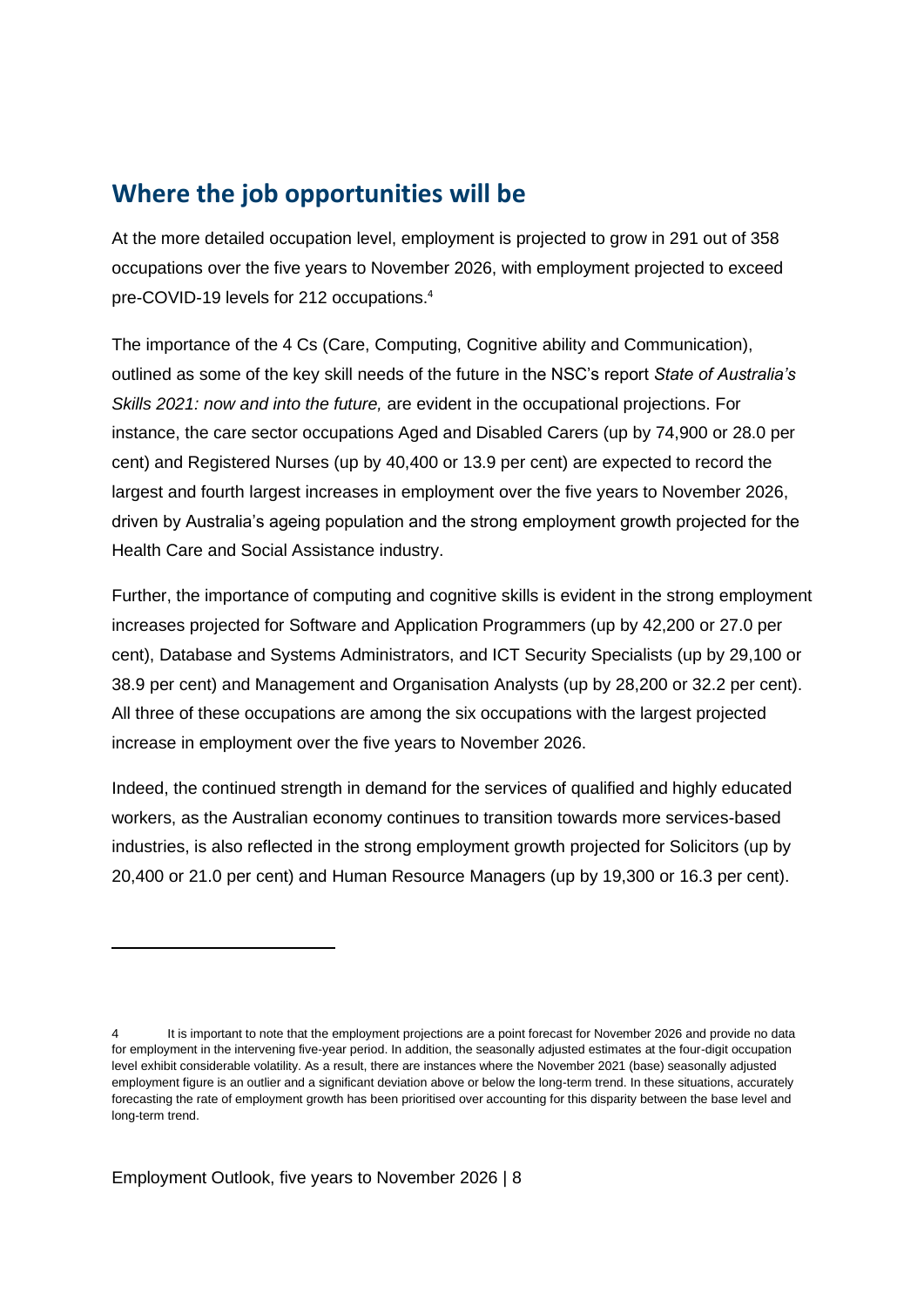Just 49 of the 358 detailed occupations are projected to record a decline in employment over the five years to November 2026. A number of the occupations that are expected to record the largest decreases in employment have been subject to long-term employment declines and are particularly exposed to structural trends such as automation and globalisation. For instance, Secretaries are expected to record the largest decline in employment over the five years to November 2026 (down by 8,800 or 19.6 per cent), an occupation that has recorded a fall in employment of 78,000 over the last 20 years, the largest of any occupation.

Bookkeepers (down by 5,300 or 5.6 per cent), Bank Workers (down by 5,200 or 17.6 per cent) and Keyboard Operators (down by 4,000 or 8.1 per cent) are also in the occupations with the top six largest projected declines in employment, and each occupation has recorded a substantial fall in employment over the last twenty years.

Further, Other Stationary Plant Operators (down by 2,600 or 11.9 per cent), Engineering Production Workers (down by 2,200 or 13.9 per cent) and Other Machine Operators (down by 2,000 or 18.7 per cent) are also projected to record a large decline in employment over the five years to November 2026.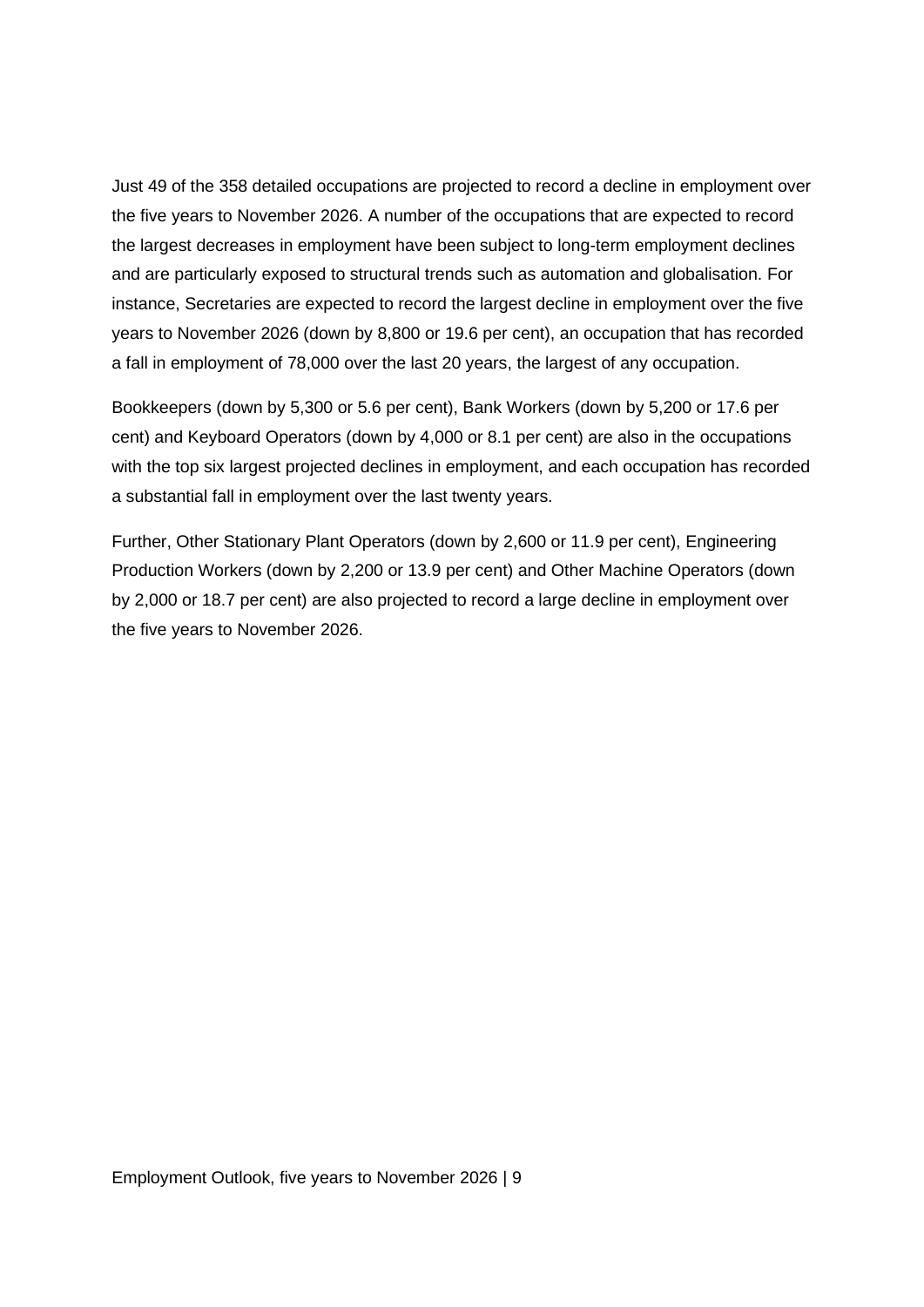



The detailed occupation projections also illustrate the extent to which employment growth is expected to be in highly skilled jobs. Indeed, of the 49 occupations that are projected to record a decline in employment over the five years to November 2026, just 5 (or 10 per cent) are Skill Level 1 occupations, while 10 (or 20 per cent) are Skill Level 5 occupations. In a similar vein, of the 130 occupations that are projected to record employment growth at a faster rate than the average for all occupations, 74 (or 57 per cent) are Skill Level 1 occupations, compared with just seven (or 5 per cent) from Skill Level 5.

That said, it is important to note that there will be many employment opportunities across all skill levels in coming years. Indeed, 42 of the 55 (or 76 per cent) Skill Level 5 occupations are expected to record an increase in employment over the five years to November 2026,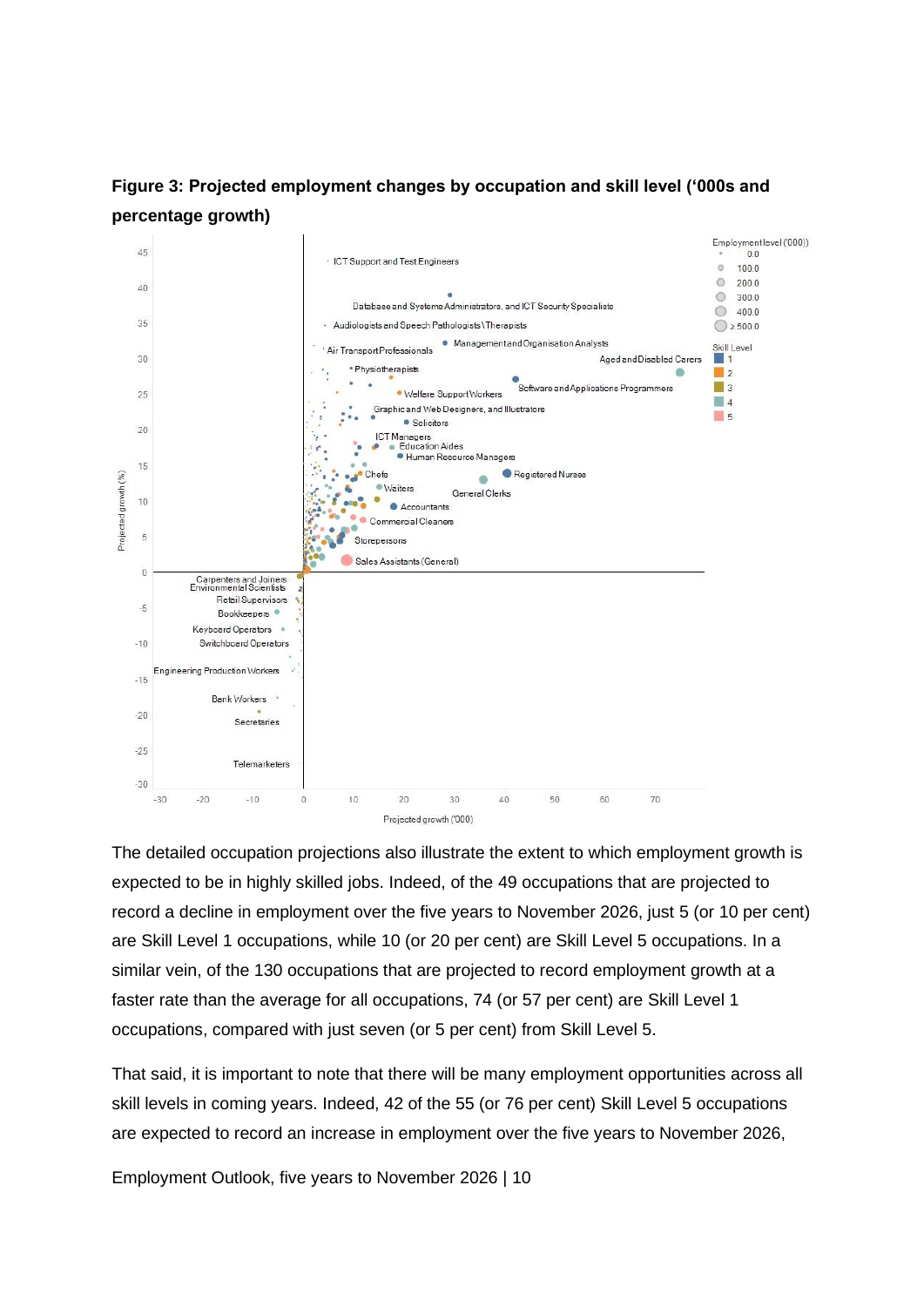while 78.9 per cent (or 56 of 71) Skill Level 4 occupations are projected to record an increase in employment over the period.

Aside from the previously mentioned Aged and Disabled Carers, other Skill Level 4 and 5 jobs projected to record a large increase in employment include General Clerks (up by 35,700 or 12.9 per cent), Education Aides (up by 17,600 or 17.4 per cent), Waiters (up by 15,000 or 12.0 per cent), Delivery Drivers (up by 12,200 or 15.1 per cent) and Commercial Cleaners (up by 11,900 or 7.3 per cent).

## **What industries are driving future employment growth?**

Reflecting a diverse and resilient labour market, employment is projected to increase in all 19 broad industries over the five years to November 2026 (Figure 4). In November 2021, employment exceeded pre-COVID-19 levels in 11 of these industries, and is projected to exceed this level in a further five industries at the end point of the five year projections period*. 5*

<sup>5</sup> It is important to note that the employment projections are a point forecast for November 2026 and provide no data for employment in the intervening five-year period. That is, the recovery path of employment for occupations can only be implied by the NSC's employment projections. Low projected employment growth may indicate a slow recovery. However, it is entirely possible that employment will exceed pre-COVID-19 levels in the five-year period before settling at a lower point as longer-term trends unrelated to COVID-19 impact employment levels.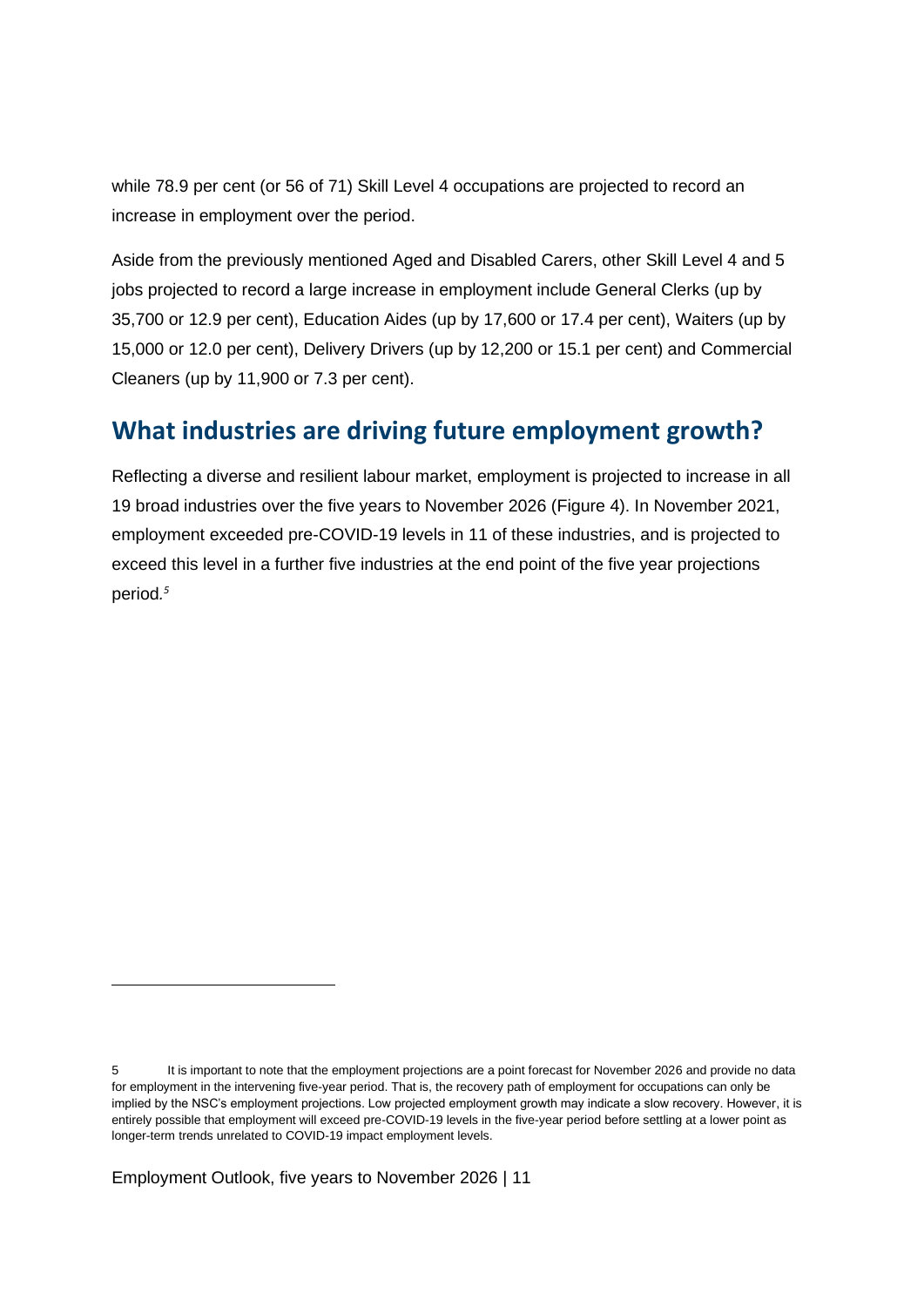

**Figure 4: Industry projected employment growth – five years to November 2026**

The long-term structural shift in employment towards services industries is projected to continue with four services industries – Health Care and Social Assistance, Professional, Scientific and Technical Services, Education and Training, and Accommodation and Food Services – expected to generate almost two-thirds (or 65.4 per cent) of the total projected employment growth. Once again, the importance of the 4 Cs (Care, Computing, Cognitive ability and Communication) are evident in these projections.

#### **Industry insights**

**Health Care and Social Assistance***,* the primary provider of new jobs in the Australian labour market since the 1990s, is projected to make the largest contribution to employment growth over the period (increasing by 301,000 or 15.8 per cent). This growth is supported by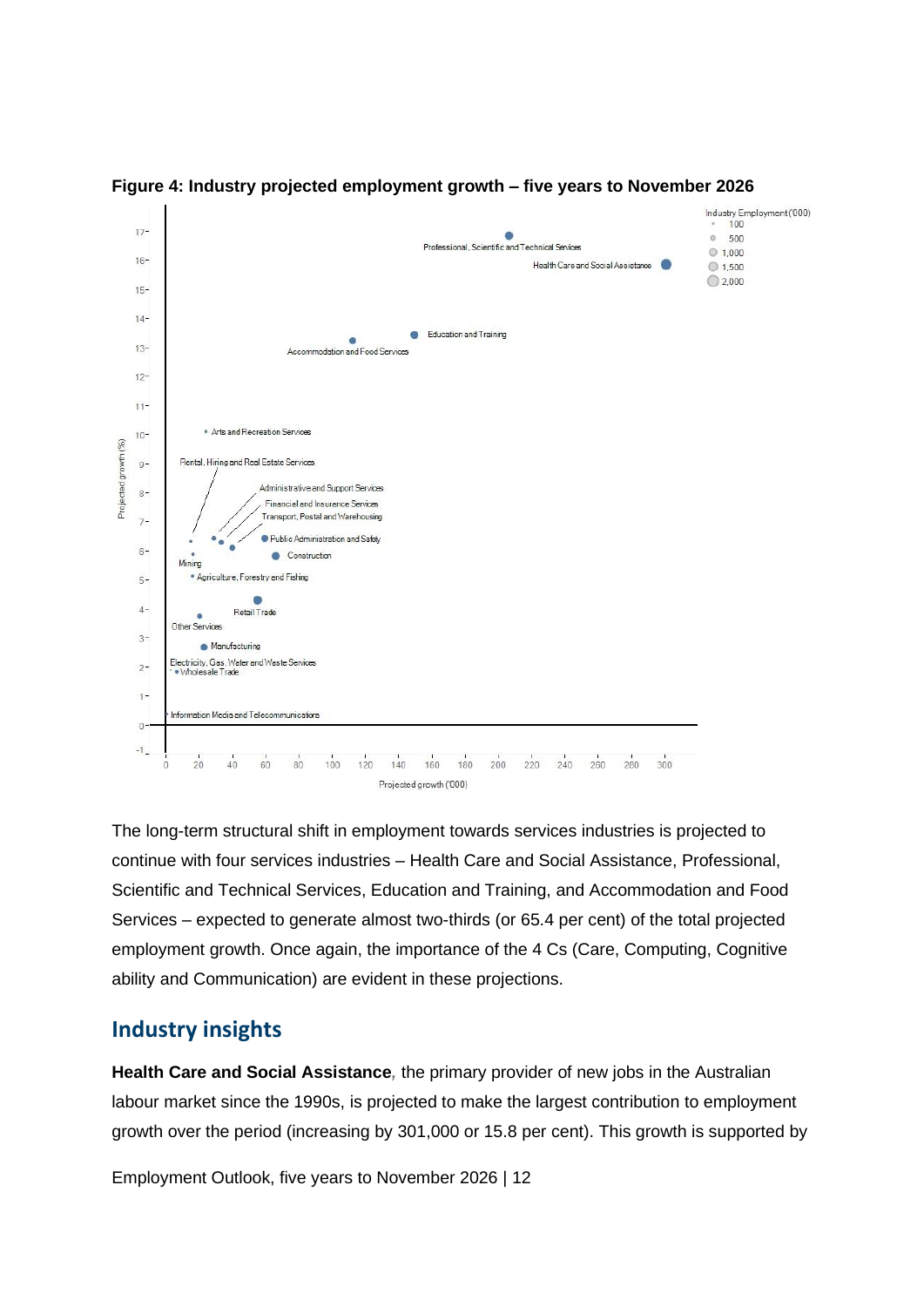continued investment in public health care at the state and federal levels along with ongoing demand generated by the National Disability Insurance Scheme. Increasing demand for childcare and Australia's ageing population also contribute to this strong projected growth, with employment in this industry having been resilient to the impacts of COVID-19.

These tailwinds driving projected employment growth for the Health Care and Social Assistance industry are also reflected at the occupational level. Indeed, seven of the top 10 largest employing occupations in the industry are projected to grow faster than the alloccupations average. Of the largest employing occupations in the industry, Aged and Disabled Carers is projected to record the largest growth over the five years to November 2026 (up by 74,900 or 28.0 per cent), followed by Registered Nurses (up by 40,400 or 13.9 per cent), General Clerks (up by 35,700 or 12.9 per cent), Welfare Support Therapists (up by 19,100 or 25.2 per cent) and Physiotherapists (up by 9,400 or 28.7 per cent).

Employment in **Professional, Scientific and Technical Services** is projected to increase by 206,600 (or 16.8 per cent) over the five years to November 2026, reflecting ongoing strength in demand for the services of qualified and highly educated workers throughout the economy.

The demand for highly educated workers in the Professional, Scientific and Technical Services industry is projected to translate into strong growth at the occupational level for the largest employing occupations within the industry. Indeed, nine of the 10 largest employing occupations within the industry are projected to grow faster than the all-occupations average. Of the largest employing occupations in the industry, Software and Application Programmers are projected to record the largest growth over the five years to November 2026 (up by 42,200 or 27.0 per cent), followed by Management and Organisation Analysts (up by 28,200 or 32.2 per cent), Solicitors (up by 20,400 or 21.0 per cent), Accountants (up by 17,900 or 9.2 per cent) and ICT Managers (14,400 or 17.7 per cent).

Employment in **Education and Training** is projected to increase by 149,600 (or 13.4 per cent) over the five years to November 2026, as international students return and strong drivers of employment growth such as a larger school aged population and growing demand for adult and community education continue.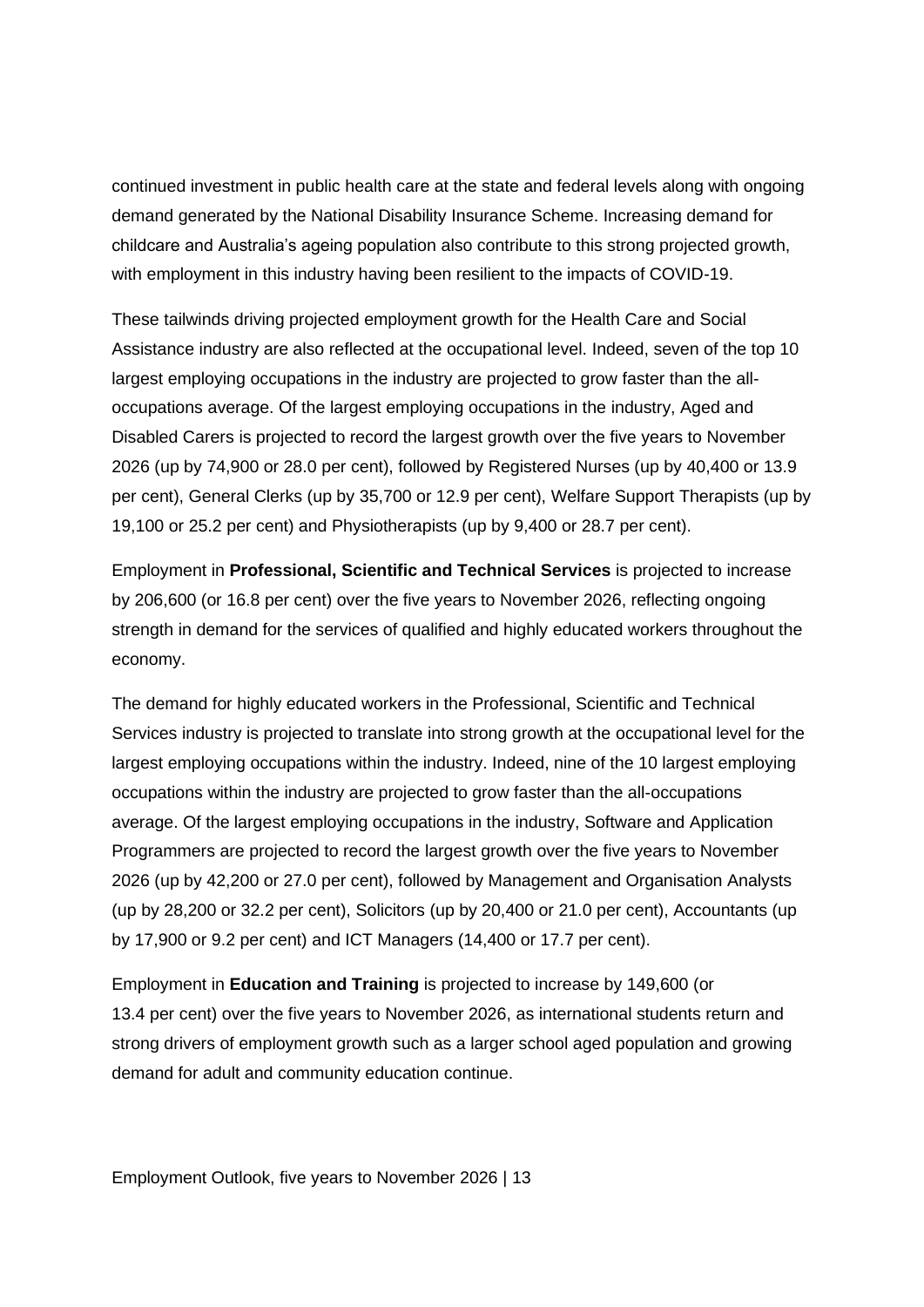Stronger than average growth is projected in six of the 10 largest occupations within Education and Training. Employment is projected to increase strongly for Education Aides (up by 17,600 or 17.4 per cent), Early Childhood (Pre-primary School) Teachers (up by 10,600 or 21.6 per cent) and University Lecturers and Tutors (up by 10,600 or 16.6 per cent).

**Accommodation and Food Services** employment is projected to pick up pace in its recovery from the major impact of COVID-19 and associated restrictions to surpass pre-COVID levels, increasing by 112,400 (or 13.2 per cent) over the five years to November 2026.

Employment in the industry declined by 286,100 (or 30.7 per cent) from February to its lowest point in May 2020, then partly recovered, increasing by 236,400 (or 36.6 per cent) over the year to May 2021. Employment in the industry then fell again over the August 2021 quarter (down by 65,700 or 7.4 per cent) on the back of Delta variant related COVID restrictions, before partly recovering again over the quarter to November 2021 (up by 32,300 or 4.0 per cent). Employment in the industry remains lower than pre-COVID levels (down by 83,200 or 8.9 per cent) as at November 2021. In this regard, part of the projected growth over the five years to November 2026 can be thought of as a recovery to pre-COVID employment levels.

Employment is projected to increase strongly for Cafe and Restaurant Managers (up by 17,500 or 27.3 per cent), Chefs (11,200 or 13.9 per cent) and Fast Food Cooks (up by 10,300 or 18.0 per cent).

Employment in **Public Administration and Safety** grew rapidly by 100,700 (or 12.3 per cent) between February 2020 and November 2021, reflecting the significant investments at all levels of government in response to the COVID-19 pandemic. Looking ahead, employment growth in the industry is projected to be more subdued, with an increase of 59,200 (or 6.4 per cent) over the five years to November 2026.

The lower-than-average projected employment growth in the industry is likely to be reflected at the occupational level, with only four of the top ten largest employing occupations in the industry projected to grow at a faster rate than the all-occupation average. For example,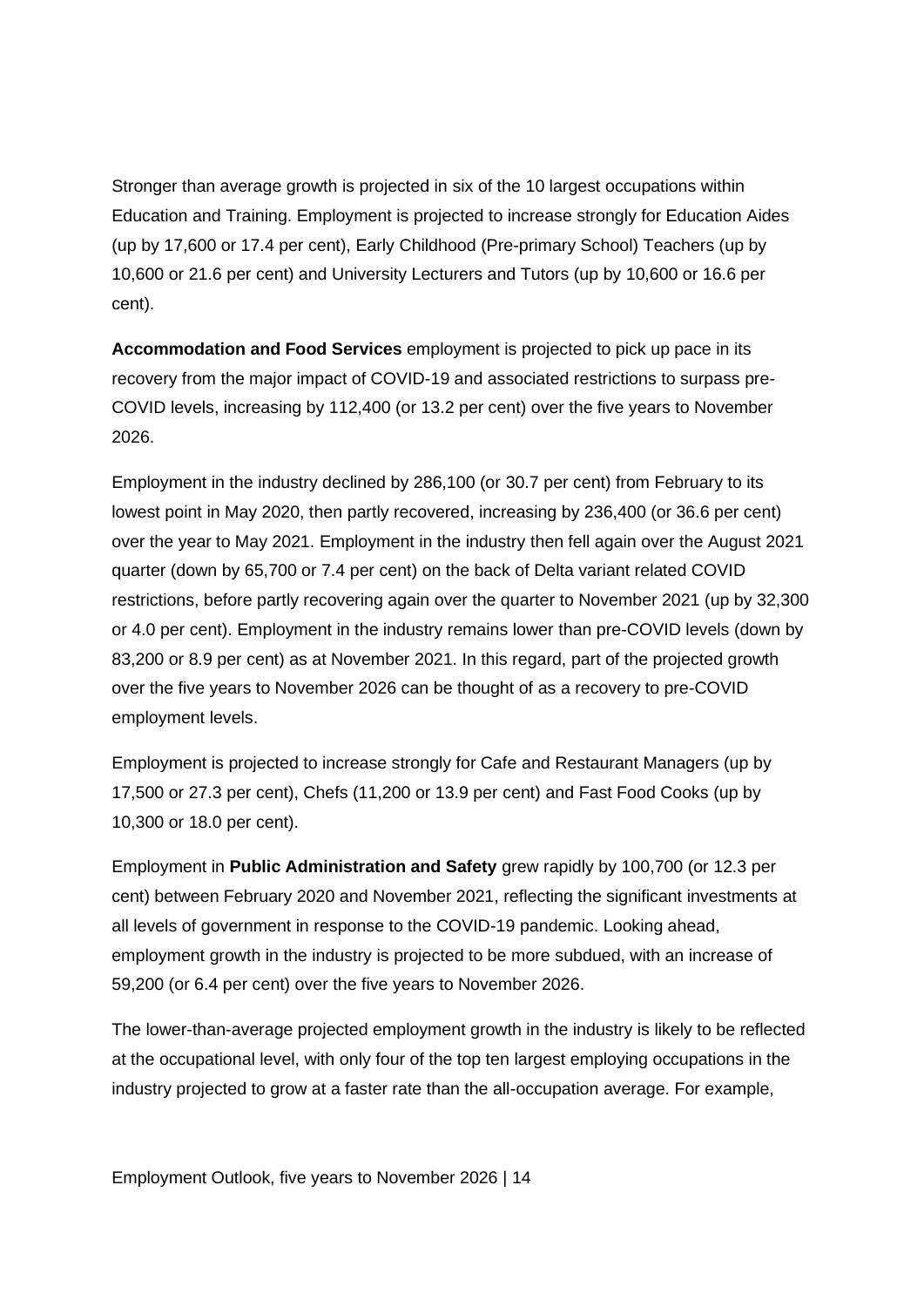employment is projected to increase - albeit at a lower-than-average rate - for Police (5,600 or 7.8 per cent) and Security Officers and Guards (3,000 or 4.9 per cent).

Employment growth in **Construction** is projected to be moderate in percentage terms, with an increase of 66,400 (or 5.8 per cent) over the five years to November 2026. The likelihood of increased interest rates during the forecast period presents headwinds for growth in the industry.

The lower-than-average projected employment growth in the industry (again in percentage terms) is likely to be reflected at the occupational level, with employment growth projected to be stronger than the all-occupations average in just four of the 10 largest occupations within the industry. Employment is projected to grow strongly for Electricians (up by 14,600 or 10.2 per cent), Construction Managers (up by 11,400 or 10.2 per cent) and Architectural, Building and Surveying Technicians (up by 8,800 or 11.9 per cent).

Employment in **Manufacturing<sup>6</sup>** is projected to increase by 23,100 (or 2.7 per cent) over the five years to November 2026. Whilst the long-term decline in some Manufacturing sectors is expected to continue, growth in other sectors within the industry such as Food Manufacturing is expected to remain robust and support an increase in employment for the industry over coming years.

Overarching trends within the Manufacturing industry, such as the shift to higher skilled employment and a resilient Food Manufacturing sector, are reflected at the occupational level. Employment is projected to increase strongly for Production Managers (up by 9,800 or 13.0 per cent), Food and Drink Factory Workers (up by 3,500 or 17.5 per cent) and Meat, Poultry and Seafood Process Workers (up by 2,700 or 13.8 per cent).

The softest employment growth of any industry is projected for the **Information Media and Telecommunications** industry, where employment is expected to grow by just 700 (or 0.4 per cent), on the back of ongoing market consolidation and shift towards non-physical

<sup>6</sup> As noted earlier in this report, it is important to note that because industries are dynamic and interrelated, they are not always perfectly represented by the ANZSIC structure. As one example of this, the Australian Government's definition of 'modern manufacturing' is broader than the ANZSIC definition of manufacturing used for these projections.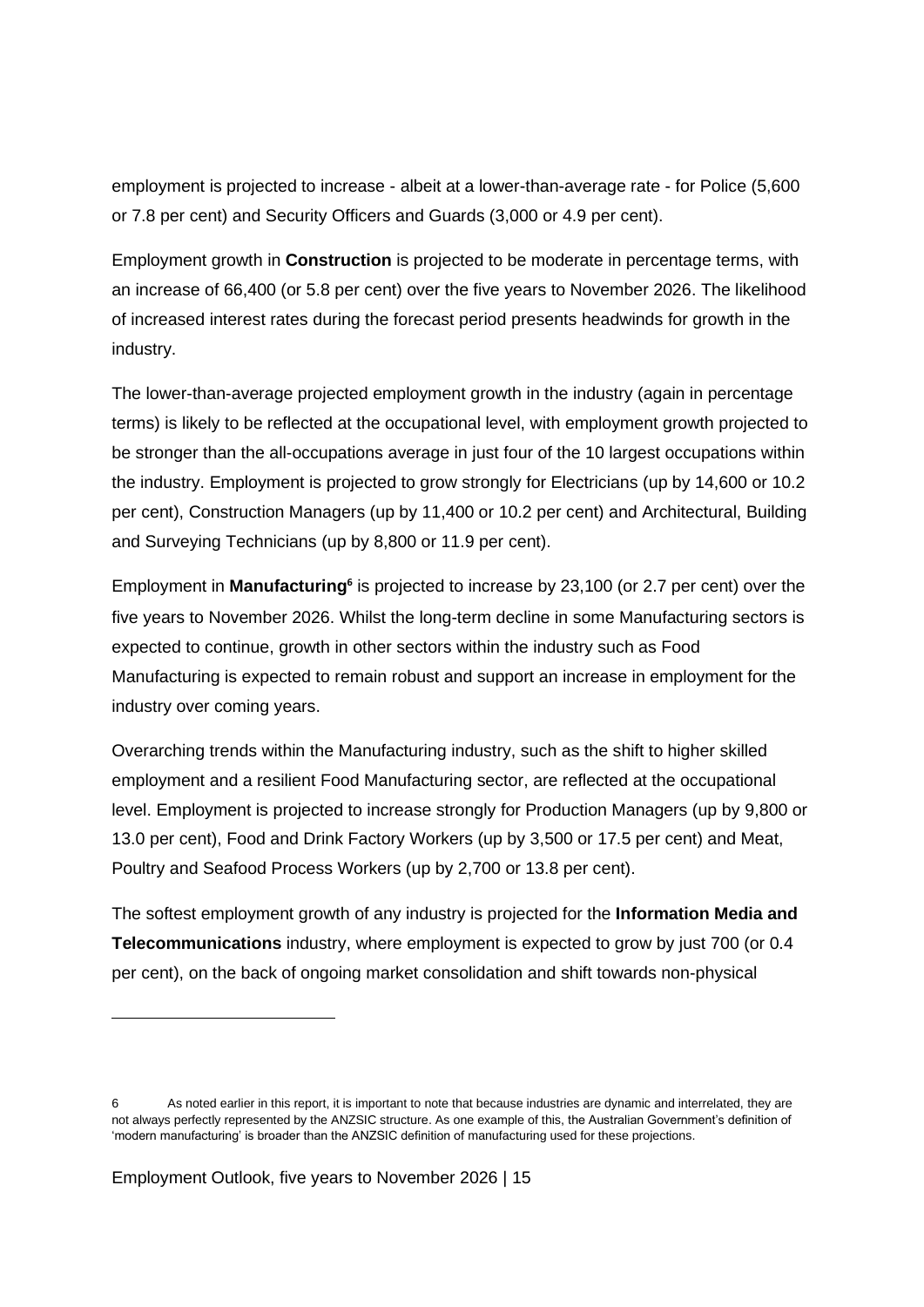media. Increasing competitive pressures, particularly in the telecommunications sector, may also keep employment growth subdued. Importantly, subdued employment growth for the industry may not mean subdued contributions to economic activity, as labour productivity growth for the industry has been extremely strong (at an average of 3.8 per cent per annum, compared to 1.3 per cent per annum across all industries<sup>7</sup>) over the past decade.

|                                                 | Projected employment growth - |        |
|-------------------------------------------------|-------------------------------|--------|
| <b>Industry</b>                                 | five years to November 2026   |        |
|                                                 | (000)                         | $(\%)$ |
| Agriculture, Forestry and Fishing               | 16.2                          | 5.1    |
| Mining                                          | 15.9                          | 5.9    |
| Manufacturing                                   | 23.1                          | 2.7    |
| Electricity, Gas, Water and Waste Services      | 2.6                           | 1.9    |
| Construction                                    | 66.4                          | 5.8    |
| <b>Wholesale Trade</b>                          | 6.6                           | 1.8    |
| <b>Retail Trade</b>                             | 55.1                          | 4.3    |
| <b>Accommodation and Food Services</b>          | 112.4                         | 13.2   |
| Transport, Postal and Warehousing               | 39.9                          | 6.1    |
| Information Media and Telecommunications        | 0.7                           | 0.4    |
| <b>Financial and Insurance Services</b>         | 33.2                          | 6.3    |
| Rental, Hiring and Real Estate Services         | 14.9                          | 6.3    |
| Professional, Scientific and Technical Services | 206.6                         | 16.8   |
| <b>Administrative and Support Services</b>      | 28.8                          | 6.4    |
| <b>Public Administration and Safety</b>         | 59.2                          | 6.4    |
| <b>Education and Training</b>                   | 149.6                         | 13.4   |
| <b>Health Care and Social Assistance</b>        | 301.0                         | 15.8   |
| <b>Arts and Recreation Services</b>             | 23.7                          | 10.1   |
| <b>Other Services</b>                           | 20.3                          | 3.7    |
| <b>All Industries</b>                           | 1176.2                        | 9.1    |

#### **Industry Employment Projections – five years to November 2026**

<sup>7</sup> Australian Bureau of Statistics, Australian system of National Accounts, 2021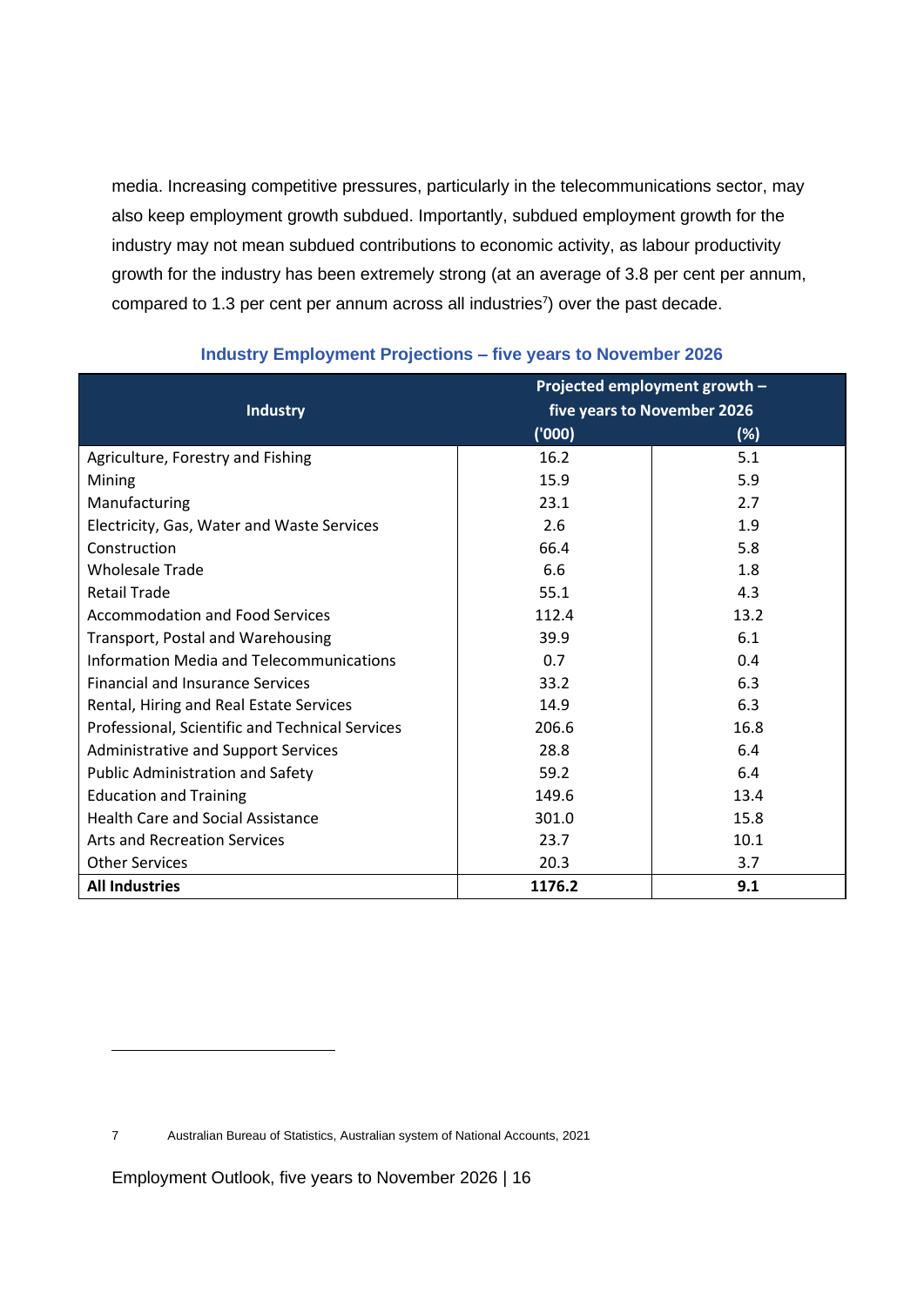### **Background and methodology**

Each year the National Skills Commission produces employment projections by industry, occupation, skill level for the following five years, the latest being the five years to November 2026. These projections are designed to provide a guide to the future direction of the labour market. However, like all such exercises, they are subject to an inherent degree of uncertainty. Caution should be exercised when using these projections. All efforts have been made to ensure these projections are as accurate as possible, however, the data used is inherently volatile and there are a large number of small series. Please note that due to the unprecedented changes in labour market indicators as a result of COVID-19, the ABS ceased the publication of trend estimates in March 2020, which have in the past been a key component for the employment projections. Seasonally adjusted data, which are more variable, have been used instead.

The projections have been derived by using a blend of two techniques, namely:

- best practice time series models that summarise the information that is in a time series and convert it into a forecast. The time series projections are made by combining forecasts from autoregressive integrated moving average (ARIMA) and exponential smoothing with damped trend (ESWDT) models, with some adjustments made to take account of research undertaken by the National Skills Commission and known future industry developments.
- CGE modelling work the NSC undertook in 2022 with the Victoria University Centre of Policy Studies, to better understand how structural changes in the economy may affect employment growth.

The nature of both exercises means that there will be differences between them. The NSC believes that having a range of techniques assessing future skills trends is one way of mitigating the risks of error inherent in any forecasting exercise.

The projection for total employment growth is consistent with employment growth to November 2021 and the Government's forecasts and projections for total employment growth from 2021- 22 onwards, as published in the 2021-22 MYEFO.